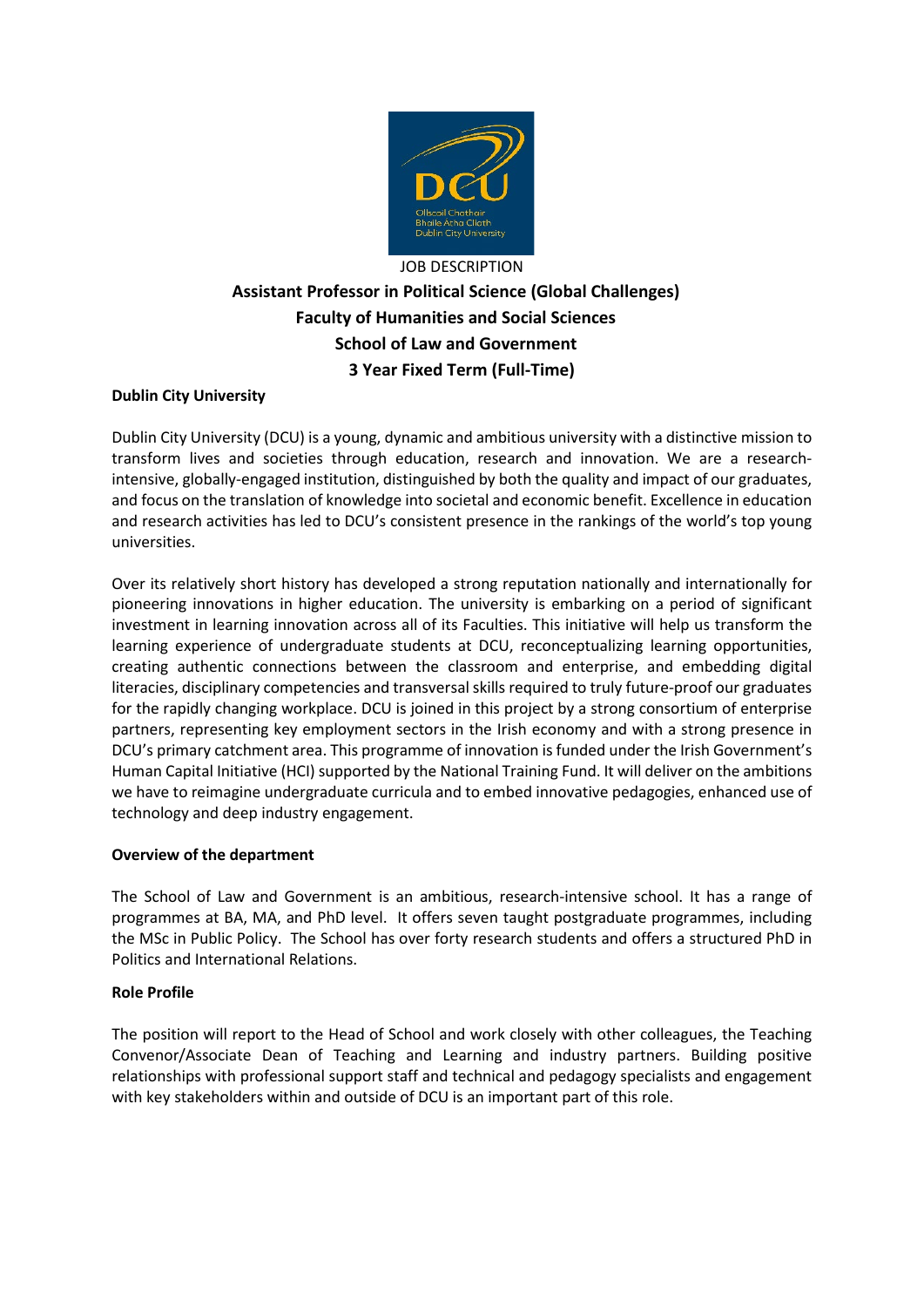The appointee will be expected to assist the School in implementing an innovative curriculum project, specifically:

- developing and delivering a new bachelors programme/specialism in [degree associated with the appointment], ensuring an industry engaged, research-led approach, integration of challenge based learning, digital tools and hybrid delivery.
- broader implementation of teaching approaches into other target programmes in the school,
- engaging with university-wide elements of the initiative including cross faculty cooperation, project evaluation and reporting.

## **Duties and Responsibilities**

The duties and responsibilities of the position include, but are not limited to the following:

## **Teaching:**

- Creating, updating, teaching, assessing and coordinating modules at undergraduate, postgraduate and PhD level;
- Using a wide range of teaching and assessment methodologies which foster a deep approach to learning and equip students with the skills and attributes needed to be lifelong learners, including challenge based learning and concentrated and immersive learning experiences;
- Co-designing with other academics and industry partners a suite of tools and initiatives that support the transversal skills pathway and embedding transversal skills development, diagnostics and assessments into new and existing programmes;
- Working proactively to enhance and enrich existing modules and programmes;
- Engagement with professional development for teaching particularly in that related to the approaches embedded in the project;
- Prepare, deliver and assess a range of core subjects in a manner consistent with DCU's high academic standards and in a hybrid environment which involves both campus and elements of remote delivery. Teaching extends to assisting innovation in curricula development. The role includes teaching, student mentoring and supervision of taught projects and research.

## **Research:**

The successful individual will be expected to sustain and conduct research, engage in scholarship of quality and substance, generate research income, supervise postgraduate students and publish to the highest international standard both individually and, where appropriate, in partnership with colleagues in DCU and elsewhere. The appointee will be expected to have clearly articulated research interests and research profile development plans that assist the school's current research priorities, and which will underpin senior modules and projects related to the new degree programme(s) or specialism.

## **Contribution to the School, Faculty, University and Profession:**

- Engagement with planning, quality review and improvement processes and external programme accreditations;
- Involvement with appropriate professional bodies and associated initiatives;
- Development and delivery of the international activities of the School including international travel to do so;
- Contributing proactively to relevant School and University committees, working groups and meetings;